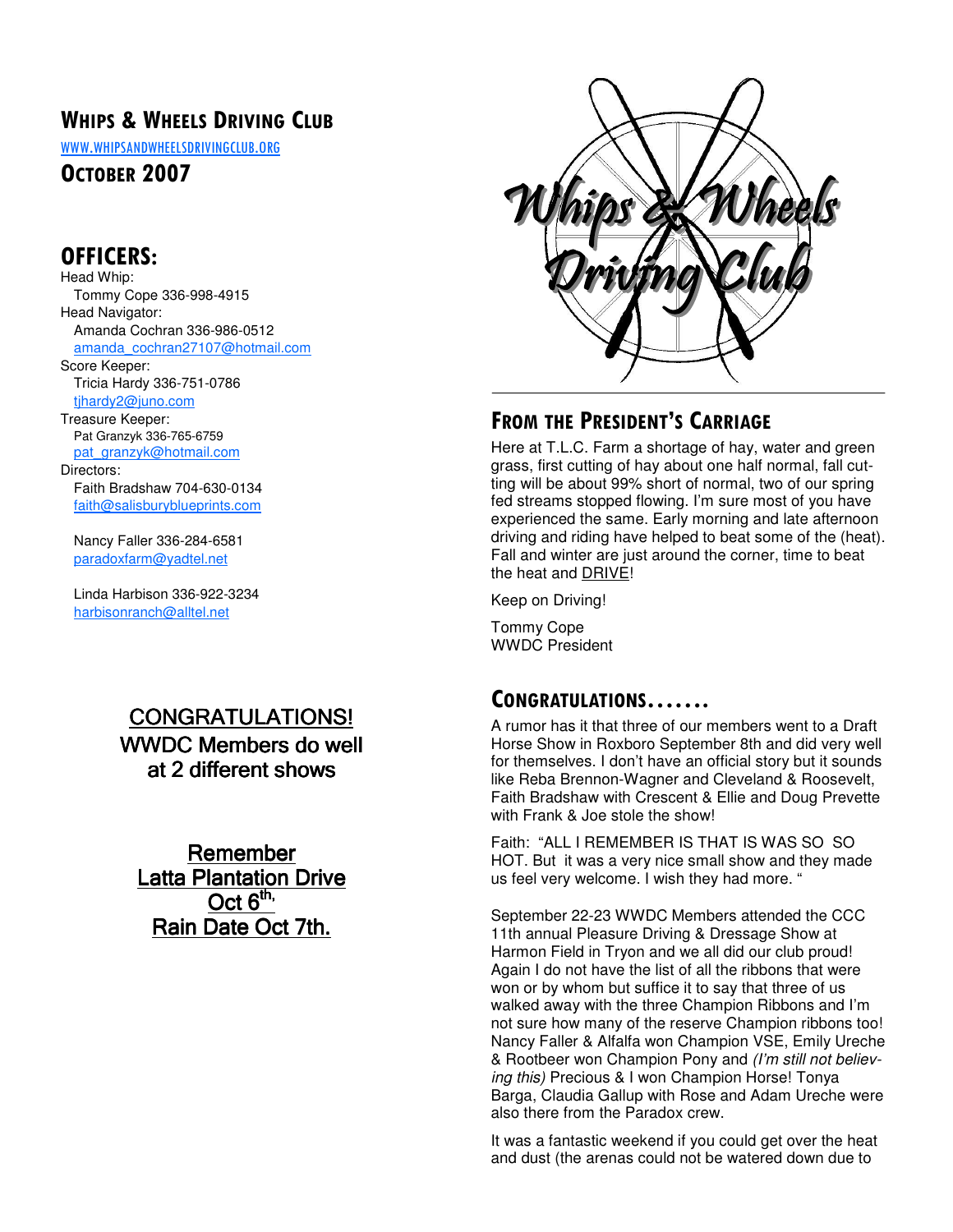the drought). It was really neat watching the "rooster tails" of rock dust spinning off of the wheels in all of the cones classes, it looked like the carriages were really flying through the obstacles! The cones classes were a blast to drive, they had some unique obstacles for us to drive through.

A few people didn't know how to find the Competitor's party Saturday night and crashed a Church party! I asked 3 or 4 people where I was supposed to turn our tickets in and never got an answer so Jeff, his Mother, Sister & I just started filling our plates. Just as we were about to start eating This man comes up to Jeff and introduced himself as Pastor ? And asked Jeff (very nicely) who he was…..that was when we realized we didn't belong there! We were 4 VERY EMBARRASED people. We apologized profusely but they would not let us leave, and wanted us to eat more and stay for desserts too. "You know how Church Ladies like to cook desserts!" When we finally made it over to the CCC BBQ there were quite a few chuckles over our blunder. I'm not sure we will live this down!

**Tricia** 

### EAST BEND DRIVE SEPT 22, 2007

Ross had only 1 member of WWDC show up for his drive, plus his daughter and a few friends, but Jackie (Finocchiaro) said it was a good Ride (Ross was the only one Driving).

# LATTA PLANTATION DRIVE <sup>O</sup>CT 6TH

### **Location and Directions:**

Latta Plantation Nature Center and Nature Preserve is located at:

6211 Sample Road in northwestern Mecklenburg County.

704-992-1550. I have been talking to Valerie or Ann.

Meet there at 10:30am BYOL

For anyone wishing to camp, they have a camping area for \$15.00 per night, stalls can be rented for \$15.00 per night too, shavings are \$6.50. It's a good idea to call and let them know you are going to camp since they have limited space. Jeff & I decided we would camp so I could put out parking signs for Sat morning. Sauratown Trail Association (a trail riding group I also belong to) have been invited to join us on this drive or to just come and do their own thing, (they like to camp). There is a lake you can take the horses into, but I Think the carriages might try to avoid doing that!

#### **Traveling North on I-77 from Charlotte**

Exit 16B, Sunset Road West, to Beatties Ford Road. Turn right and proceed north for 4.8 miles until you reach Sample Road. Turn left onto Sample Road and continue 1 mile to the preserve entrance.

#### **Traveling South on I-77 from Davidson**

Exit 23, Huntersville. Turn right off of the exit onto Gilead

Road. Take the third left, McCoy Road. At the stop sign, turn right on Beatties Ford Road. Turn left onto Sample Road and continue 1 mile to the preserve entrance.

Extra info for Latta Plantation (Landmarks for those who need them!). When you turn on McCoy road there will be a lot of white fencing on the opposite left corner and it will say Melbourne. Mc Coy road is 3.9 miles long to the stop sign at Beatties Ford Road. From the stop sign it is about 1 1/2 miles to Sample road and there will be rock walls on either side of the road. When you go through the Iron gates go past the Nature Center (if you want maps this is where to get them) go past the 1st gravel road and make a right on the second road (it will be paved) Go to the second drive on the right and the arena we should park in is right there. If anyone is going to camp they need to be there BEFORE DARK or make sure they get the code for the iron gate because it will be closed. My cell phone # is 336-306-4498 and Jeff's is 336-473-3161 we will try to remember to turn them on!

### WALNUT HILL, CLAUDETTE & AWESOME



Smokey (registered Morgan name "Awesome") lived up to his name & Claudette Robinson at Walnut Hill Farm.

We got four nice placings at Walnut Hill: 3rd in Road Cart Reinsmanship (22 entries) 3rd in Road Cart Progressive Obstacle (19 entries) 4th in Runabout Reinsmanship 6th in Road Cart Cross Country

We had a wonderful time! Weather was cool and this is the greatest show on earth, they are so well organized, it was a privilege to be back again. Claudette

# SCHEDULE FOR 2007:

\*Regardless of the event being held, **visitors and spectators are ALWAYS welcome**. Please come and check us out!\*

**October 6th Saturday** Drive at Latta Plantation. Meet there at 10:30am. Directions below. BYOL Rain date Oct 7th

**October 21st Sunday,** Halloween/Poker Ride at Paradox Farm. Rain date will be Sunday, November 4th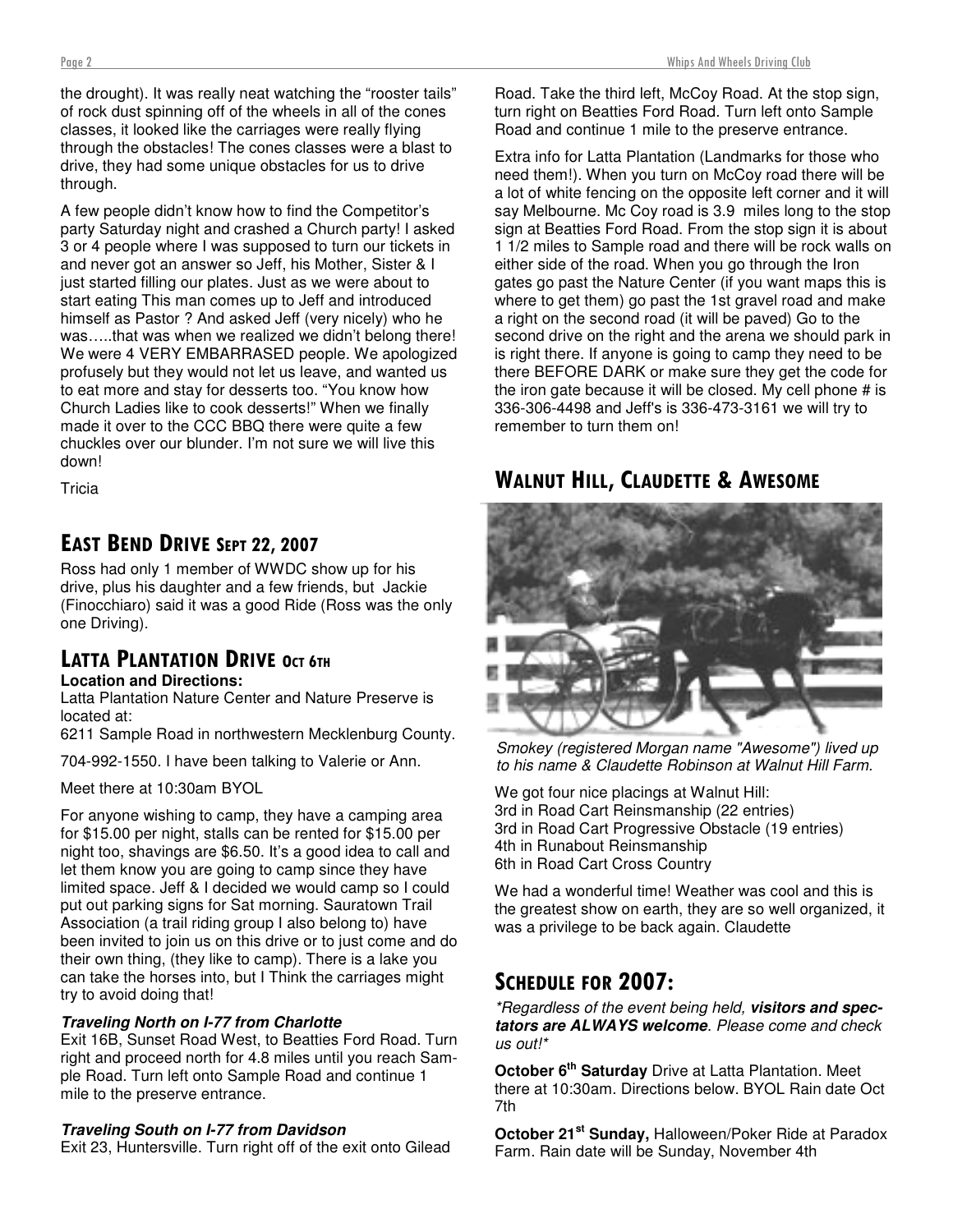### **November 17th, Saturday** Turkey Trot at T.L.C. Farm

**December 15, Saturday Christmas Party** VFW Advance start @ 2:00 Dirty Santa first then dinner afterwards.

#### **\*BYOL= Bring Your Own Lunch!**

Remember to send me your nominations for Officers & Board of Directors, so we can post them next month to vote on.

\_\_\_\_\_\_\_\_\_\_\_\_\_\_\_\_\_\_\_\_\_\_\_\_\_\_\_\_\_\_\_\_\_\_\_\_\_\_\_\_\_\_\_\_\_

## HALLOWEEN POKER RIDE/DRIVE!

If you can help PLEASE do, we will need a bunch of Volunteers. Call or e-mail Bev Duval 336-983-4757 or bevduval@hotmail.com

### CLASSIFIEDS:

2000 Sundowner 3 horse slant load Gooseneck Trailer. 21' box, Rear ramp, 7' 6 tall, drop down head doors with bars, 6' short wall dressing room with large window, and door to horse area. Excellent condition. Asking \$14,000, will take an offer. 919-556-2764, e mail: kathleeny@juno.com

91 Adams Gooseneck 24' (4) horse slant load with Rear tack, dressing room, shower & AC. Needs painting \$3500.00. Dean Carter 336-766-9024

\_\_\_\_\_\_\_\_\_\_\_\_\_\_\_\_\_\_\_\_\_\_\_\_\_\_\_\_\_\_\_\_\_\_\_\_\_\_\_\_\_\_\_\_\_

**ADVERTISER'S** Check the date in the top left corner of your ad, a few will be expiring this month. If you wish to continue your ad send a check to:

WWDC 547 John Crotts Road Mocksville, NC 27028

Thank you Salisbury Blueprints for your continued support in printing our newsletters



1001 Old W. Innes St. P: 704-637-7255 Salisbury, NC 28144 F: 704-637-7257 www.salisburyblueprints.com www.salisburyblueprints.com